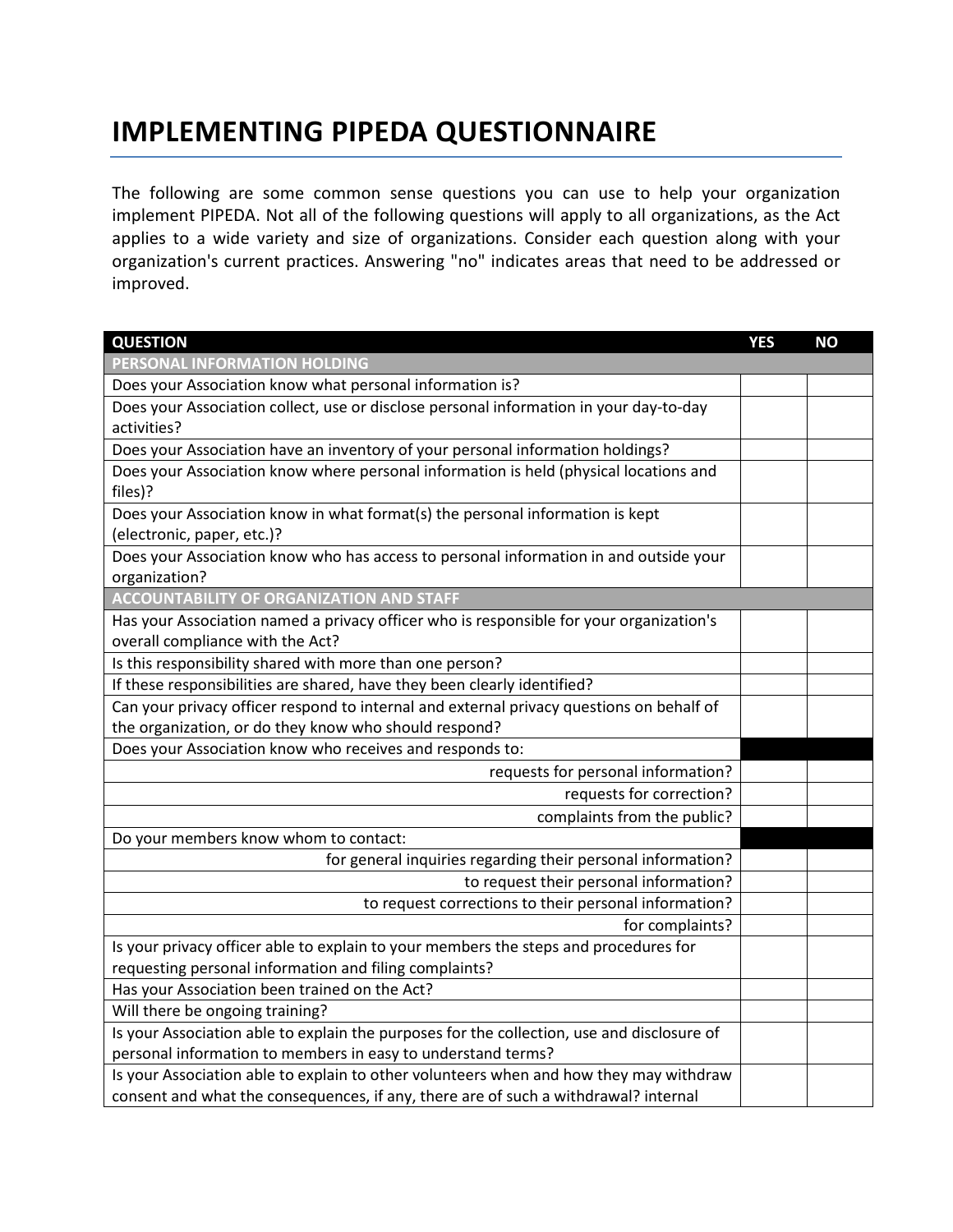| <b>QUESTION</b>                                                                           | <b>YES</b> | <b>NO</b> |
|-------------------------------------------------------------------------------------------|------------|-----------|
| reviews, public complaints and decisions of the courts?                                   |            |           |
| <b>INFORMATION FOR CUSTOMERS AND EMPLOYEES</b>                                            |            |           |
| Will you inform your volunteers of new privacy issues raised by technological changes?    |            |           |
| Do you have documents that explain your personal information practices and procedures     |            |           |
| to your members?                                                                          |            |           |
| Does this information include how to:                                                     |            |           |
| obtain personal information?                                                              |            |           |
| correct personal information?                                                             |            |           |
| make an inquiry or complaint?                                                             |            |           |
| Does this information describe personal information that is:                              |            |           |
| held by the organization and how it is used?                                              |            |           |
| disclosed to subsidiaries and other third parties?                                        |            |           |
| Is the privacy policy prominent and easy to find? Is it easily understandable?            |            |           |
| Does your Association have a privacy policy for the Association Web site?                 |            |           |
| Does the Association's application forms. Questionnaires, survey forms, pamphlets and     |            |           |
| brochures clearly state the purposes for the collection, use or disclosure of personal    |            |           |
| information?                                                                              |            |           |
| Has your Association reviewed all your public information material to ensure that any     |            |           |
| sections concerning personal information are clear and understandable?                    |            |           |
| Has your Association ensure that the public can obtain this information easily and        |            |           |
| without cost?                                                                             |            |           |
| Is this information reviewed regularly to ensure that it is accurate, complete and up to  |            |           |
| date?                                                                                     |            |           |
| Does this information include the current name or title of the person who is responsible  |            |           |
| for overseeing compliance with the Act?                                                   |            |           |
| LIMITING COLLECTION, USE, DISCLOSURE AND RETENTION TO IDENTIFIED PURPOSES                 |            |           |
| Has your Association identified the purposes for collecting personal information?         |            |           |
| Are these purposes identified at or before the time the information is collected?         |            |           |
| Does your Association collect only the personal information needed for identified         |            |           |
| purposes?                                                                                 |            |           |
| Does your Association document the purposes for which personal information is             |            |           |
| collected?                                                                                |            |           |
| If your Association gathers and combines personal information from more than one          |            |           |
| source, does it ensure that the original purposes have not changed?                       |            |           |
| Has your Association developed a timetable for retaining and disposing of personal        |            |           |
| information?                                                                              |            |           |
| When your Association no longer require personal information for the identified           |            |           |
| purposes or it is no longer required by law, does your Association destroy, erase or make |            |           |
| it anonymous?                                                                             |            |           |
| <b>CONSENT</b>                                                                            |            |           |
| Does your Association know that an individual's consent must be obtained before or at     |            |           |
| the time they collect personal information?                                               |            |           |
| Does your Association know they must obtain an individual's consent before any new        |            |           |
| use or new disclosure of the information?                                                 |            |           |
| Does your Association use express consent whenever possible, and in all cases where the   |            |           |
| information is sensitive or the individual would reasonably expect it?                    |            |           |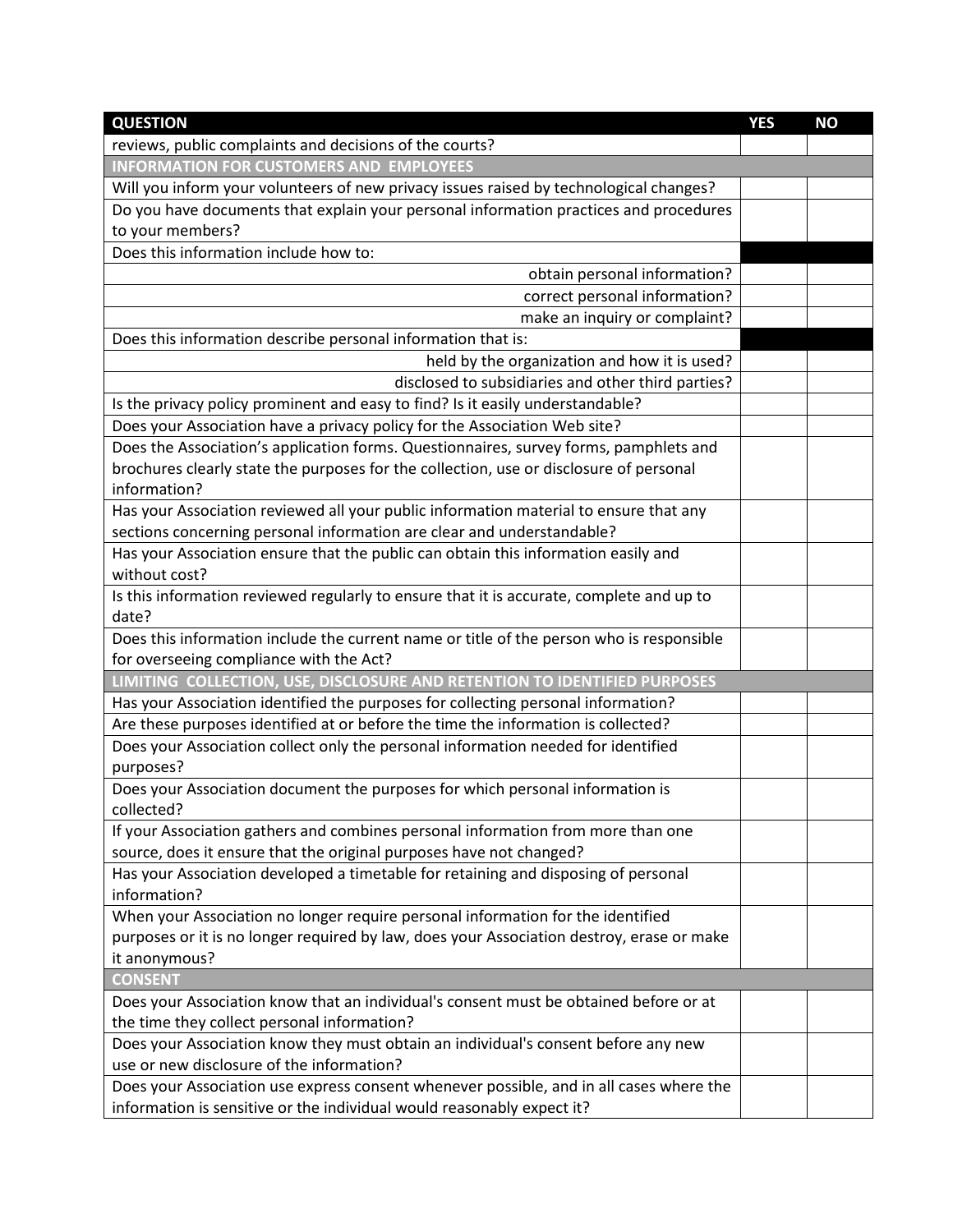| <b>QUESTION</b>                                                                                     | <b>YES</b> | <b>NO</b> |
|-----------------------------------------------------------------------------------------------------|------------|-----------|
| Is your Association's consent statement worded clearly, so that an individual can                   |            |           |
| understand the purpose of the collection, use or disclosure?                                        |            |           |
| Does your Association make it clear to volunteers that they need not provide personal               |            |           |
| information that is not essential to the purpose of the collection, use or disclosure?              |            |           |
| <b>THIRD PARTY TRANSFERS</b>                                                                        |            |           |
| Does your Association use contracts to ensure the protection of personal information                |            |           |
| transferred to a third party for processing?                                                        |            |           |
| Does the contract limit the third party's use of information to purposes necessary to               |            |           |
| fulfill The contract?                                                                               |            |           |
| Does the contract require the third party to refer any requests for access or complaints            |            |           |
| about the information transferred to you?                                                           |            |           |
| Does the contract specify how and when a third party is to dispose of or return any                 |            |           |
| personal information it receives?                                                                   |            |           |
| <b>ENSURING ACCURACY</b>                                                                            |            |           |
| Is personal information sufficiently accurate, complete and up to date to minimize the              |            |           |
| possibility that your organization might use inappropriate information?                             |            |           |
| Does your Association document when and how personal information is updated, to                     |            |           |
| ensure its accuracy?                                                                                |            |           |
| Does your Association ensure that personal information received from a third party is               |            |           |
| accurate and complete?                                                                              |            |           |
| <b>SAFEGUARDS</b>                                                                                   |            |           |
| Has your Association reviewed your physical, technological and organizational security<br>measures? |            |           |
| Do they prevent improper access, modification, collection, use, disclosure and/or                   |            |           |
| disposal of personal information?                                                                   |            |           |
| Is personal information protected by security safeguards that are appropriate to the:               |            |           |
| sensitivity of the information?                                                                     |            |           |
| scale of distribution?                                                                              |            |           |
| format of the information?                                                                          |            |           |
| method of storage?                                                                                  |            |           |
| Has your Association developed a "need-to-know" test to limit access to personal                    |            |           |
| information to what is necessary to perform assigned functions?                                     |            |           |
| Has your Association been trained about security practices to protect personal                      |            |           |
| information?                                                                                        |            |           |
| For example, are volunteers aware that personal information should not be left                      |            |           |
| displayed on their computer screens or desktops?                                                    |            |           |
| Is your Association aware that they should properly identify individuals and establish              |            |           |
| their tight to access the personal information before disclosing it?                                |            |           |
| Does your Association have rules about who is permitted to add, change or delete                    |            |           |
| personal information?                                                                               |            |           |
| Is there a records management system that assigns user accounts, access rights and                  |            |           |
| security authorizations?                                                                            |            |           |
| Does your Association ensure that no unauthorized parties may dispose of, obtain access             |            |           |
| to modify or destroy personal information?                                                          |            |           |
| REQUESTS FOR ACCESS TO PERSONAL INFORMATION                                                         |            |           |
| Is your Association aware of the time limits the law allows to respond to access                    |            |           |